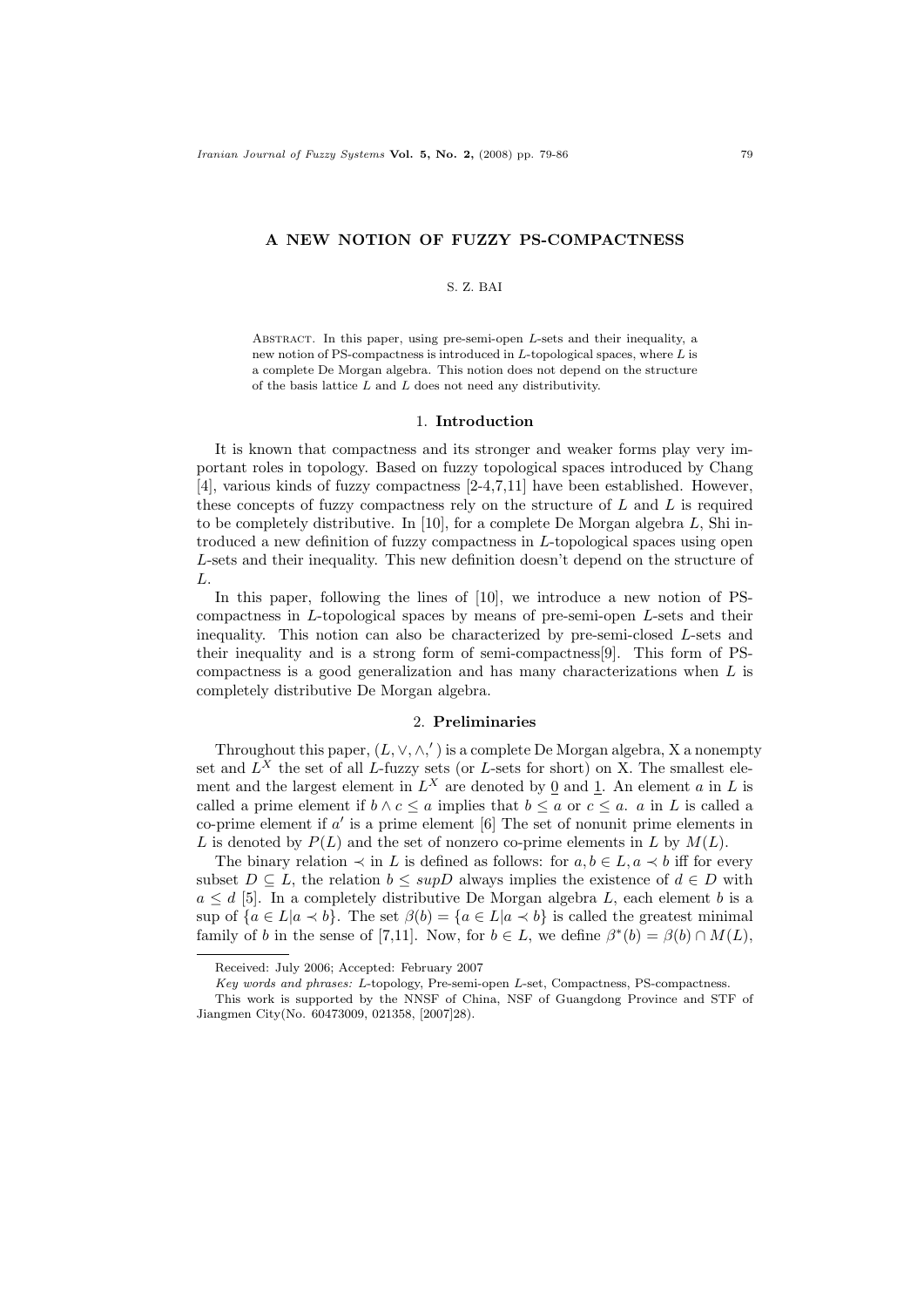$\alpha(b) = \{a \in L | a' \prec b'\}$  and  $\alpha^*(b) = \alpha(b) \cap P(L)$ . For  $a \in L$  and  $A \in L^X$ , we write  $A^{(a)} = \{x \in X | A(x) \not\leq a\}$  and  $A_{(a)} = \{x \in X | a \in \beta(A(x))\}$  and for a subfamily  $\psi \subseteq L^X, 2^{(\psi)}$  will denote the set of all finite subfamilies of  $\psi$ .

An L-topological space (or L-ts for short) is a pair  $(X, \delta)$ , where  $\delta$  is a subfamily of  $L^X$  which contains  $0, 1$  and is closed for any suprema and finite infima.  $\delta$  is called an L-topology on X. Each member of  $\delta$  is called an open L-set and its quasi-complement is called a closed L-set.

**Definition 2.1.** [7,11] For a topological space  $(X, \tau)$ , let  $\omega_L(\tau)$  denote the family of all the lower semi-continuous maps from  $(X, \tau)$  to L; i.e.  $\omega_L(\tau) = \{A \in L^X | A^{(a)} \in$  $\tau, a \in L$ . Then  $\omega_L(\tau)$  is an *L*-topology on *X* and  $(X, \omega_L(\tau))$  is topologically generated by  $(X, \tau)$ .

**Definition 2.2.** [7,11] An L-ts  $(X, \delta)$  is weak induced if, for all  $a \in L$  and for all  $A \in \delta$ , it follows that  $A^{(a)} \in [\delta]$ , where  $[\delta]$  denotes the topology formed by all crisp sets in  $\delta$ . It is obvious that  $(X, \omega_L(\tau))$  is weak induced.

**Definition 2.3.** [9] Let  $(X, \delta)$  be an L-ts,  $a \in L \setminus \{1\}$ , and  $A \in L^X$ . A family  $\mu \subseteq L^X$  is called

(1) an a-shading of A if for any  $x \in X$ ,  $(A'(x) \vee \bigvee_{B \in \mu} B(x)) \nleq a$ .

(2) a strong a-shading (briefly S-a-shading) of A if  $\bigwedge_{x\in X}(A'(x)\vee \bigvee_{B\in \mu} B(x)) \nleq$ a.

(3) an a-R-neighborhood family (briefly a-R-NF) of A if for any  $x \in X$ ,  $(A(x) \wedge$  $\bigwedge_{B\in\mu}B(x))\ngeq a.$ 

(4) a strong a-R-neighborhood family (briefly S-a-R-NF)of A if  $\bigvee_{x\in X}(A(x)\wedge$  $\bigwedge_{B\in\mu}B(x))\not\geq a.$ 

It is obvious that an S-a-shading of  $A$  is an a-shading of  $A$ , an S-a-R-NF of  $A$  is an a-R-NF of A, and  $\mu$  is an S-a-R-NF of A iff  $\mu'$  is an S-a-shading of A.

**Definition 2.4.** [9] Let  $(X, \delta)$  be an L-ts,  $a \in L \setminus \{0\}$  and  $A \in L^X$ . A family  $\mu \subseteq L^X$  is called

(1)a  $\beta_a$ -cover of A if for any  $x \in X$ , it follows that  $a \in \beta(A'(x) \vee \bigvee_{B \in \mu} B(x))$ .

(2) a strong  $\beta_a$ -cover (briefly S- $\beta_a$ -cover) of A if  $a \in \beta(\bigwedge_{x \in X} (A'(x) \vee \bigvee_{B \in \mu} B(x)))$ .

(3) a  $Q_a$ -cover of A if for any  $x \in X$ , it follows that  $A'(x) \vee \bigvee_{B \in \mu} B(x) \ge a$ .

It is obvious that an S- $\beta_a$ -cover of A must be a  $\beta_a$ -cover of A, and a  $\beta_a$ -cover of A must be a  $Q_a$ -cover of A.

**Definition 2.5.** [9] Let  $a \in L \setminus \{0\}$  and  $A \in L^X$ . A family  $\mu \subseteq L^X$  is said to have weak a-nonempty intersection in A if  $\bigvee_{x\in X}(A(x) \wedge \bigwedge_{B\in\mu} B(x)) \ge a$ .  $\mu$  is said to have the finite weak a-intersection property in A if every finite subfamily  $\nu$  of  $\mu$  has weak a-nonempty intersection in A.

**Lemma 2.6.** [8] Let L be a complete Heyting algebra,  $f : X \rightarrow Y$  a map and  $f_L^{\rightharpoonup}: L^X \to L^Y$  the extension of f. Then for any family  $\psi \subseteq L^Y$ , W y∈Y  $(f_L^{\rightarrow}(A)(y) \wedge \Lambda)$  $B \in \psi$  $B(y) = \bigvee$ x∈X  $(A(x) \wedge \wedge)$  $B \in \psi$  $f_L^{\rightarrow}(B)(x)$ .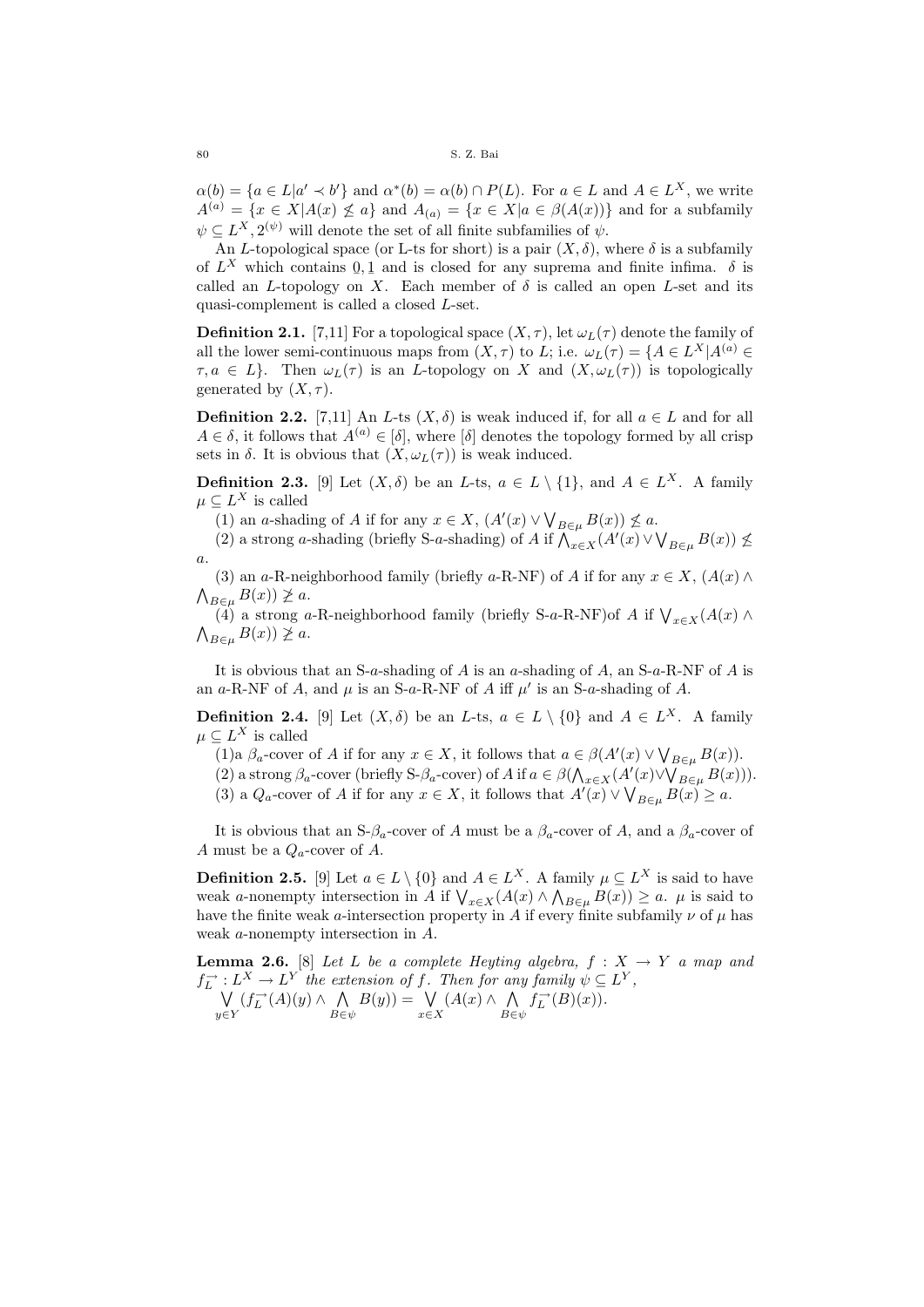**Definition 2.7.** [1] Let  $(X, \delta)$  be an L-ts,  $A \in L^X$ . Then A is called a pre-semiopen set if  $A \leq (A^{-})_o$ , and A is called a pre-semi-closed set if  $A \geq (A^o)$ , where  $A^o$ ,  $A^-$ ,  $A_o$  and  $A_-$  are the interior, closure, semi-interior and semi-closure of A, respectively.

**Definition 2.8.** [1,2] Let  $(X, \delta)$  and  $(Y, \tau)$  be two L-ts's. A map  $f : (X, \delta) \to (Y, \tau)$ is called

(1) pre-semi-continuous if  $f_L^{\leftarrow}(B)$  is pre-semi-open in  $(X, \delta)$  for every  $B \in \tau$ .

(2) pre-semi-irresolute if  $f_L^{\leftarrow}(B)$  is pre-semi-open in  $(X, \delta)$  for every pre-semiopen L-set B in  $(Y, \tau)$ .

## 3. Definition and Properties of PS-compactness

**Definition 3.1.** Let  $(X, \delta)$  be an L-ts.  $A \in L^X$  is called PS-compact if for every family  $\mu$  of pre-semi-open *L*-sets, it follows that

 $\wedge$  $(A'(x) \vee \bigvee$  $B(x)$ )  $\leq$   $\forall$  $\bigvee_{\nu\in 2^{(\mu)}} \bigwedge_{x\in \mathbb{Z}}$  $(A'(x) \vee \bigvee$  $B(x)$ ).

x∈X  $B \in \mu$ x∈X  $B \in \nu$  $(X, \delta)$  is called PS-compact if 1 is PS-compact.

**Example 3.2.** Let  $X = \{x\}$  and  $L = \{0, 1/3, 2/3, 1\}$ . For each  $a \in L$  define  $a' = 1 - a$ . Let  $\delta = {\emptyset, A, X}$ , where  $A(x) = 2/3$ , then  $\delta$  is a topology on X. Clearly, any L-set in  $(X, \delta)$  is PS-compact.

**Example 3.3.** Let X be an infinite set or a singleton, A and C be two  $[0, 1]$ -sets on X defined as  $A(x) = 0.5$ , for all  $x \in X$ ;  $C(x) = 0.6$ , for all  $x \in X$ . Take  $\delta = \{\emptyset, A, X\}$ , then  $\delta$  is a topology on X. Obviously, any [0,1]-set in  $(X, \delta)$  is pre-semi-open, and the set of all semi-open  $[0,1]$ -sets in  $(X, \delta)$  is  $\delta$ . In this case, we easily obtain that C is not PS-compact, and any [0,1]-set in  $(X, \delta)$  is semi-compact.

Remark 3.4. Since every semi-open L-set is pre-semi-open[1], every PS-compact L-set is semi-compact. Example 3.3 shows that a semi-compact L-set needn't be PS-compact.

**Theorem 3.5.** Let  $(X, \delta)$  be an L-ts.  $A \in L^X$  is PS-compact iff for every family  $\mu$  of pre-semi-closed L-sets, it follows that

$$
\bigvee_{x \in X} (A(x) \land \bigwedge_{B \in \mu} B(x)) \ge \bigwedge_{\nu \in 2^{(\mu)}} \bigvee_{x \in X} (A(x) \land \bigwedge_{B \in \nu} B(x)).
$$

*Proof.* This is immediate from Definition 3.1 and quasi-complements.  $\Box$ 

**Theorem 3.6.** Let  $(X, \delta)$  be an L-ts and  $A \in L^X$ . Then the following conditions are equivalent.

(1) A is PS-compact.

(2) For any  $a \in L \setminus \{1\}$ , each pre-semi-open S-a-shading  $\mu$  of A has a finite subfamily which is an S-a-shading of A.

(3) For any  $a \in L \setminus \{0\}$ , each pre-semi-closed S-a-R-NF  $\psi$  of A has a finite subfamily which is an S-a-R-NF of A.

(4) For any  $a \in L \setminus \{0\}$ , each family of pre-semi-closed L-sets which has the finite weak a-intersection property in A has weak a-nonempty intersection in A.

*Proof.* The theorem follows immediately from Definition 3.1 and Theorem 3.5.  $\Box$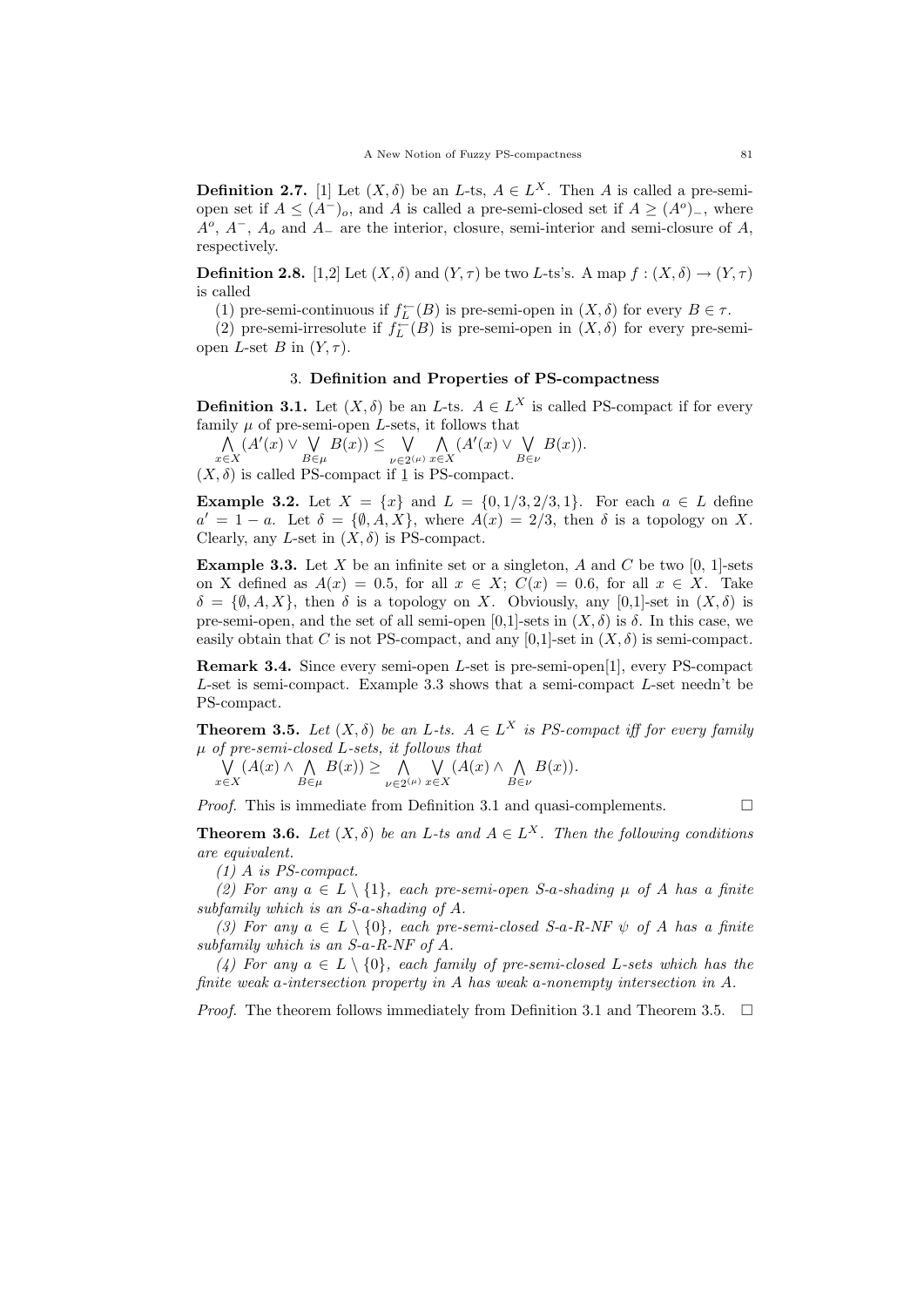Theorem 3.7. Let L be a complete Heyting algebra. If both C and D are PScompact, then  $C \vee D$  is PS-compact.

*Proof.* By Theorem 3.5 for any family  $\mu$  of pre-semi-closed L-sets, we have W x∈X  $((C \vee D)(x) \wedge \bigwedge$  $B \in \mu$  $B(x)$  $= \{ V$ x∈X  $(C(x) \wedge \wedge)$  $B \in \mu$  $B(x))\}\vee\{\ \bigvee$ x∈X  $(D(x) \wedge \wedge)$  $B \in \mu$  $B(x)\$  $\geq$  {  $\land$  $\bigwedge_{\nu\in 2^{(\mu)}}\bigvee_{x\in\mathbb{Z}}$ x∈X  $(C(x) \wedge \Lambda)$  $B \in \nu$  $B(x))\}\vee\{\Lambda$  $\bigwedge_{\nu\in 2^{(\mu)}}\bigvee_{x\in\mathbb{Z}}$ x∈X  $(D(x) \wedge \wedge)$  $B \in \nu$  $B(x)\$  $=$   $\wedge$  $\bigwedge_{\nu\in 2^{(\mu)}}\bigvee_{x\in\mathbb{Z}}$ x∈X  $((C \vee D)(x) \wedge \wedge)$  $B \in \nu$  $B(x)$ ). This shows that  $C \vee D$  is PS-compact.

**Theorem 3.8.** Let  $(X, \delta)$  be an L-ts and  $C, D \in L^X$ . If C is PS-compact and D is pre-semi-closed, then  $C \wedge D$  is PS-compact.

*Proof.* By Theorem 3.5, for any family 
$$
\mu
$$
 of pre-semi-closed *L*-sets, we have  
\n
$$
\bigvee_{x \in X} ((C \wedge D)(x) \wedge \bigwedge_{B \in \mu} B(x))
$$
\n
$$
= \bigvee_{x \in X} (C(x) \wedge \bigwedge_{B \in \mu \cup \{D\}} B(x))
$$
\n
$$
\geq \bigwedge_{\substack{\nu \in 2^{(\mu \cup \{D\})}} \bigvee_{x \in X} (C(x) \wedge \bigwedge_{B \in \nu} B(x))
$$
\n
$$
= \{\bigwedge_{\substack{\nu \in 2^{(\mu)} \\ \nu \in 2^{(\mu)}}} \bigvee_{x \in X} (C(x) \wedge \bigwedge_{B \in \nu} B(x)) \} \wedge \{\bigwedge_{\substack{\nu \in 2^{(\mu)} \\ \nu \in 2^{(\mu)}}} \bigvee_{x \in X} (C(x) \wedge D(x) \wedge \bigwedge_{B \in \nu} B(x)) \}
$$
\n
$$
= \{\bigwedge_{\substack{\nu \in 2^{(\mu)} \\ \nu \in 2^{(\mu)}}} \bigvee_{x \in X} (C(x) \wedge D(x) \wedge \bigwedge_{B \in \nu} B(x)) \}
$$
\nThis shows that  $C \wedge D$  is PS-compact.

**Corollary 3.9.** Let  $(X, \delta)$  be PS-compact and  $D \in L^X$  be pre-semi-closed. Then D is PS-compact.

**Definition 3.10.** Let  $(X, \delta)$  and  $(Y, \tau)$  be two L-ts's. A map  $f : (X, \delta) \to (Y, \tau)$  is called

(1) strongly pre-semi-continuous if  $f_L^{\leftarrow}(B)$  is pre-semi-open in  $(X, \delta)$  for every semi-open L-set B in  $(Y, \tau)$ .

(2) strongly pre-semi-irresolute if  $f_L^{\leftarrow}(B)$  is semi-open in  $(X, \delta)$  for every presemi-open L-set B in  $(Y, \tau)$ .

It is obvious that a strongly pre-semi-continuous map is pre-semi-continuous, and a strongly pre-semi-irresolute map is pre-semi-irresolute.

From Lemma 2.6 and Definitions 2.7, 2.8, 3.10, we can obtain the following theorems.

**Theorem 3.11.** Let L be a complete Heyting algebra and  $f : (X, \delta) \to (Y, \tau)$  be an pre-semi-irresolute map. If A is a PS-compact L-set in  $(X, \delta)$ , then  $f_L^{\rightarrow}(A)$  is a PS-compact L-set in  $(Y, \tau)$ .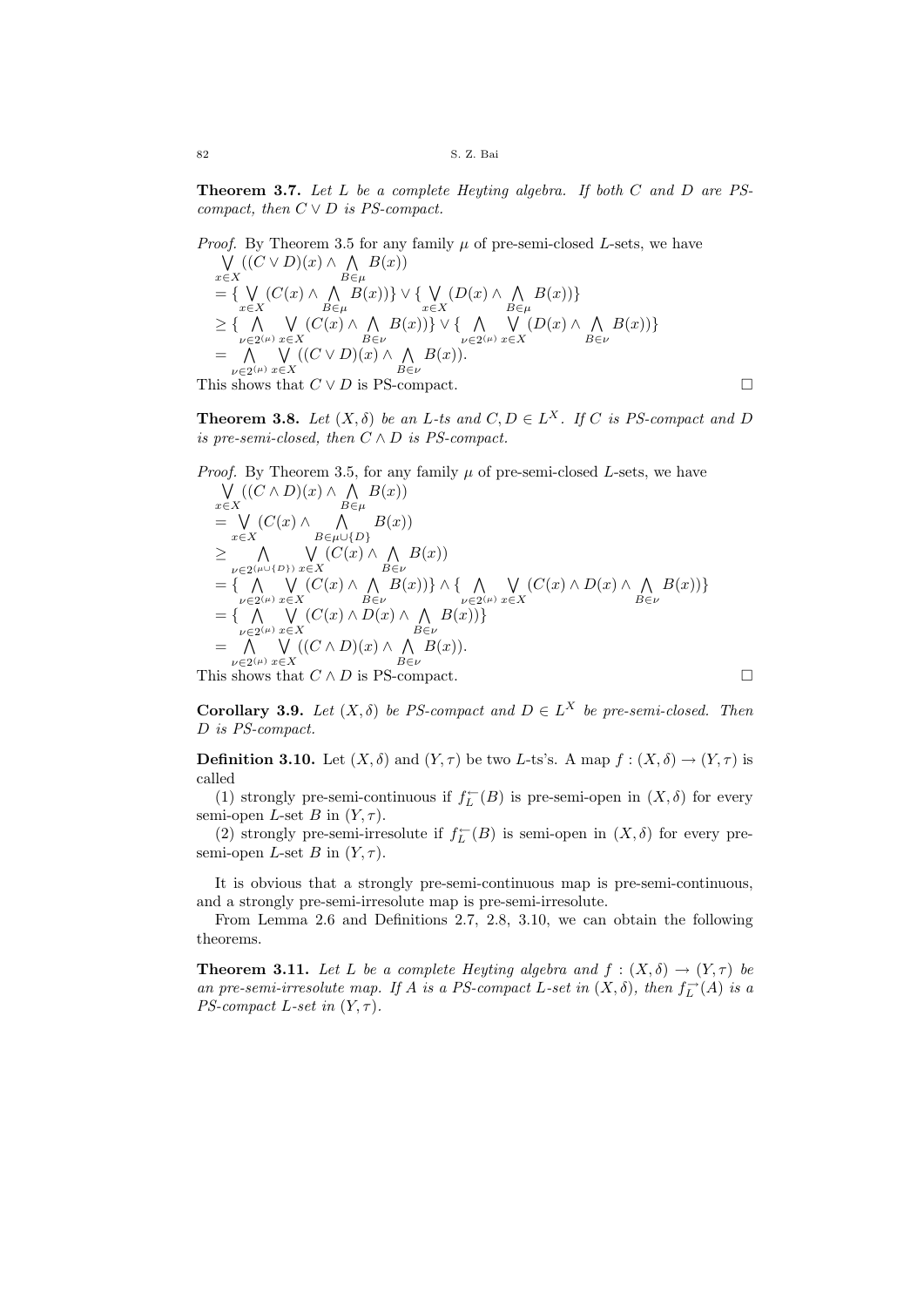**Theorem 3.12.** Let L be a complete Heyting algebra and  $f : (X, \delta) \to (Y, \tau)$  be a pre-semi-continuous map. If A is a PS-compact L-set in  $(X, \delta)$ , then  $f_L^{\rightarrow}(A)$  is a compact L-set in  $(Y, \tau)$ .

**Theorem 3.13.** Let L be a complete Heyting algebra and  $f : (X, \delta) \to (Y, \tau)$  be a strongly pre-semi-continuous map. If A is a PS-compact L-set in  $(X, \delta)$ , then  $f_L^{\rightarrow}(A)$  is a semi-compact L-set in  $(Y, \tau)$ .

**Theorem 3.14.** Let L be a complete Heyting algebra and  $f : (X, \delta) \to (Y, \tau)$  be a strongly pre-semi-irresolute map. If A is a semi-compact L-set in  $(X, \delta)$ , then  $f_L^{\rightarrow}(A)$  is a PS-compact L-set in  $(Y, \tau)$ .

## 4. Further Properties of PS-compactness and Goodness

In this section, we assume that  $L$  is a completely distributive de Morgan algebra.

**Theorem 4.1.** Let  $(X, \delta)$  be an L-ts and  $A \in L^X$ . Then the following conditions are equivalent.

(1) A is PS-compact.

(2) For any  $a \in L \setminus \{0\}$ , each pre-semi-closed S-a-R-NF  $\psi$  of A has a finite subfamily which is an S-a-R-NF of A.

(3) For any  $a \in L \setminus \{0\}$ , each pre-semi-closed S-a-R-NF  $\psi$  of A has a finite subfamily which is an a-R-NF of A.

(4) For any  $a \in L \setminus \{0\}$  and any pre-semi-closed S-a-R-NF  $\psi$  of A, there exist a finite subfamily  $\varphi$  of  $\psi$  and  $b \in \beta(a)$  such that  $\varphi$  is an S-b-R-NF of A.

(5) For any  $a \in L \setminus \{0\}$  and any pre-semi-closed S-a-R-NF  $\psi$  of A, there exist a finite subfamily  $\varphi$  of  $\psi$  and  $b \in \beta(a)$  such that  $\varphi$  is a b-R-NF of A.

(6) For any  $a \in M(L)$ , each pre-semi-closed S-a-R-NF  $\psi$  of A has a finite subfamily which is an S-a-R-NF of A.

(7) For any  $a \in M(L)$ , each pre-semi-closed S-a-R-NF  $\psi$  of A has a finite subfamily which is an a-R-NF of A.

(8) For any  $a \in M(L)$  and any pre-semi-closed S-a-R-NF  $\psi$  of A, there exist a finite subfamily  $\varphi$  of  $\psi$  and  $b \in \beta^*(a)$  such that  $\varphi$  is an S-b-R-NF of A.

(9) For any  $a \in M(L)$  and any pre-semi-closed S-a-R-NF  $\psi$  of A, there exist a finite subfamily  $\varphi$  of  $\psi$  and  $b \in \beta^*(a)$  such that  $\varphi$  is a b-R-NF of A.

(10) For any  $a \in L \setminus \{1\}$ , each pre-semi-open S-a-shading  $\mu$  of A has a finite subfamily which is an S-a-shading of A.

(11) For any  $a \in L \setminus \{1\}$ , each pre-semi-open S-a-shading  $\mu$  of A has a finite subfamily which is an a-shading of A.

(12) For any  $a \in L \setminus \{1\}$  and any pre-semi-open S-a-shading  $\mu$  of A, there exist a finite subfamily  $\nu$  of  $\mu$  and  $b \in \alpha(a)$  such that  $\nu$  is an S-b-shading of A.

(13) For any  $a \in L \setminus \{1\}$  and any pre-semi-open S-a-shading  $\mu$  of A, there exist a finite subfamily  $\nu$  of  $\mu$  and  $b \in \alpha(a)$  such that  $\nu$  is a b-shading of A.

(14) For any  $a \in P(L)$ , each pre-semi-open S-a-shading  $\mu$  of A has a finite subfamily which is an S-a-shading of A.

(15) For any  $a \in P(L)$ , each pre-semi-open S-a-shading  $\mu$  of A has a finite subfamily which is an a-shading of A.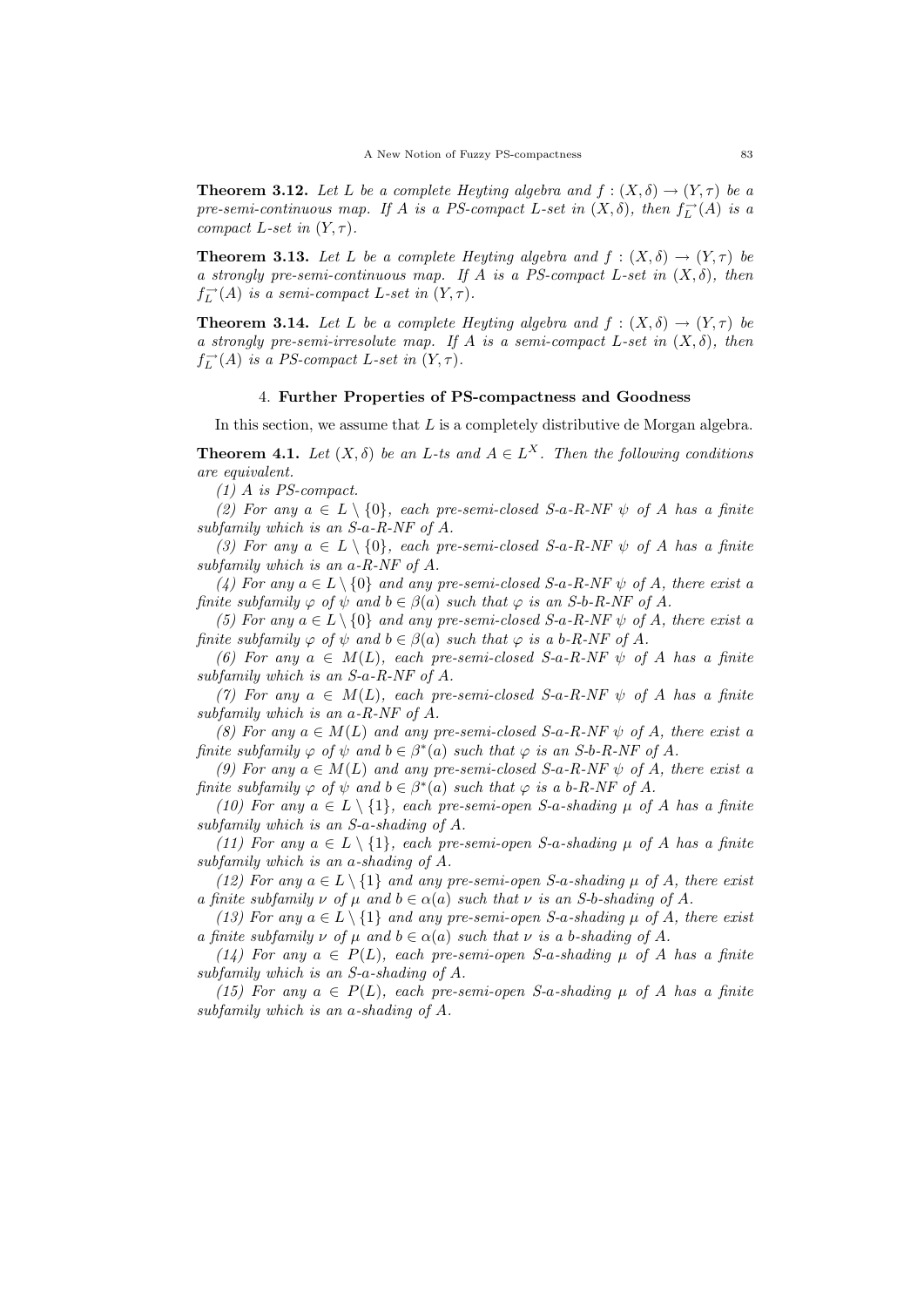(16) For any  $a \in P(L)$  and any pre-semi-open S-a-shading  $\mu$  of A, there exist a finite subfamily  $\nu$  of  $\mu$  and  $b \in \alpha^*(a)$  such that  $\nu$  is an S-b-shading of A.

(17) For any  $a \in P(L)$  and any pre-semi-open S-a-shading  $\mu$  of A, there exist a finite subfamily  $\nu$  of  $\mu$  and  $b \in \alpha^*(a)$  such that  $\nu$  is a b-shading of A.

(18) For any  $a \in L \setminus \{0\}$ , each pre-semi-open  $S$ - $\beta_a$ -cover  $\mu$  of A has a finite subfamily which is an  $S$ - $\beta$ <sub>a</sub>-cover of A.

(19) For any  $a \in L \setminus \{0\}$ , each pre-semi-open  $S$ - $\beta_a$ -cover  $\mu$  of A has a finite subfamily which is a  $\beta_a$ -cover of A.

(20) For any  $a \in L \setminus \{0\}$  and any pre-semi-open S- $\beta_a$ -cover  $\mu$  of A, there exist a finite subfamily  $\nu$  of  $\mu$  and  $b \in L$  with  $a \in \beta(b)$  such that  $\nu$  is an  $S$ - $\beta_b$ -cover of A.

(21) For any  $a \in L \setminus \{0\}$  and any pre-semi-open S- $\beta_a$ -cover  $\mu$  of A, there exist a finite subfamily  $\nu$  of  $\mu$  and  $b \in L$  with  $a \in \beta(b)$  such that  $\nu$  is a  $\beta_b$ -cover of A.

(22) For any  $a \in M(L)$ , each pre-semi-open  $S$ - $\beta_a$ -cover  $\mu$  of A has a finite subfamily which is an  $S$ - $\beta_a$ -cover of A.

(23) For any  $a \in M(L)$ , each pre-semi-open S- $\beta_a$ -cover  $\mu$  of A has a finite subfamily which is a  $\beta_a$ -cover of A.

(24) For any  $a \in M(L)$  and any pre-semi-open  $S$ - $\beta_a$ -cover  $\mu$  of A, there exist a finite subfamily  $\nu$  of  $\mu$  and  $b \in M(L)$  with  $a \in \beta^*(b)$  such that  $\nu$  is an  $S$ - $\beta_b$ -cover of A.

(25) For any  $a \in M(L)$  and any pre-semi-open  $S$ - $\beta_a$ -cover  $\mu$  of A, there exist a finite subfamily  $\nu$  of  $\mu$  and  $b \in M(L)$  with  $a \in \beta^*(b)$  such that  $\nu$  is a  $\beta_b$ -cover of A.

(26) For any  $a \in L \setminus \{0\}$  and any  $b \in \beta(a) \setminus \{0\}$ , each pre-semi-open  $Q_a$ -cover  $\mu$  of A has a finite subfamily which is a  $Q_b$ -cover of A.

(27) For any  $a \in L \setminus \{0\}$  and any  $b \in \beta(a) \setminus \{0\}$ , each pre-semi-open  $Q_a$ -cover  $\mu$  of A has a finite subfamily which is a  $\beta_b$ -cover of A.

(28) For any  $a \in L \setminus \{0\}$  and any  $b \in \beta(a) \setminus \{0\}$ , each pre-semi-open  $Q_a$ -cover  $\mu$  of A has a finite subfamily which is an S- $\beta_b$ -cover of A.

(29) For any  $a \in M(L)$  and any  $b \in \beta^*(a)$ , each pre-semi-open  $Q_a$ -cover  $\mu$  of A has a finite subfamily which is a  $Q_b$ -cover of A.

(30) For any  $a \in M(L)$  and any  $b \in \beta^*(a)$ , each pre-semi-open  $Q_a$ -cover  $\mu$  of A has a finite subfamily which is a  $\beta_b$ -cover of A.

(31) For any  $a \in M(L)$  and any  $b \in \beta^*(a)$ , each pre-semi-open  $Q_a$ -cover  $\mu$  of A has a finite subfamily which is an  $S-\beta_b$ -cover of A.

*Proof.* (1)  $\Leftrightarrow$  (2): This follows directly from Theorem 3.6.

 $(2) \Rightarrow (3)$ : This is easy to prove if one notices that every S-a-R-NF of A is an a-R-NF of A.

(3)  $\Rightarrow$  (4) : Let  $a \in L \setminus \{0\}$  and  $\psi$  be a pre-semi-closed S-a-R-NF of A. Then  $\bigvee_{x\in X}(A(x)\wedge \bigwedge_{B\in\psi}B(x))\not\geq a$ . Take  $c\in\beta(a)$  such that  $\bigvee_{x\in X}(A(x)\wedge B(x))$  $\bigwedge_{B\in\psi}B(x)\big)\not\geq c.$  Obviously  $\psi$  is a pre-semi-closed S-c-R-NF of A. By (3) we know that  $\psi$  has a finite subfamily  $\varphi$  which is a c-R-NF of A. Take  $b \in \beta(a)$  such that  $c \in \beta(b)$ , then  $\varphi$  is an S-b-R-NF of A.

 $(4) \Rightarrow (5) \Rightarrow (2)$ : Obvious.

 $(2) \Rightarrow (6) \Rightarrow (7) \Rightarrow (8) \Rightarrow (9) \Rightarrow (1)$ : the proof is similar.

 $(1) \Leftrightarrow (10)$ : This follows directly from Theorem 3.6.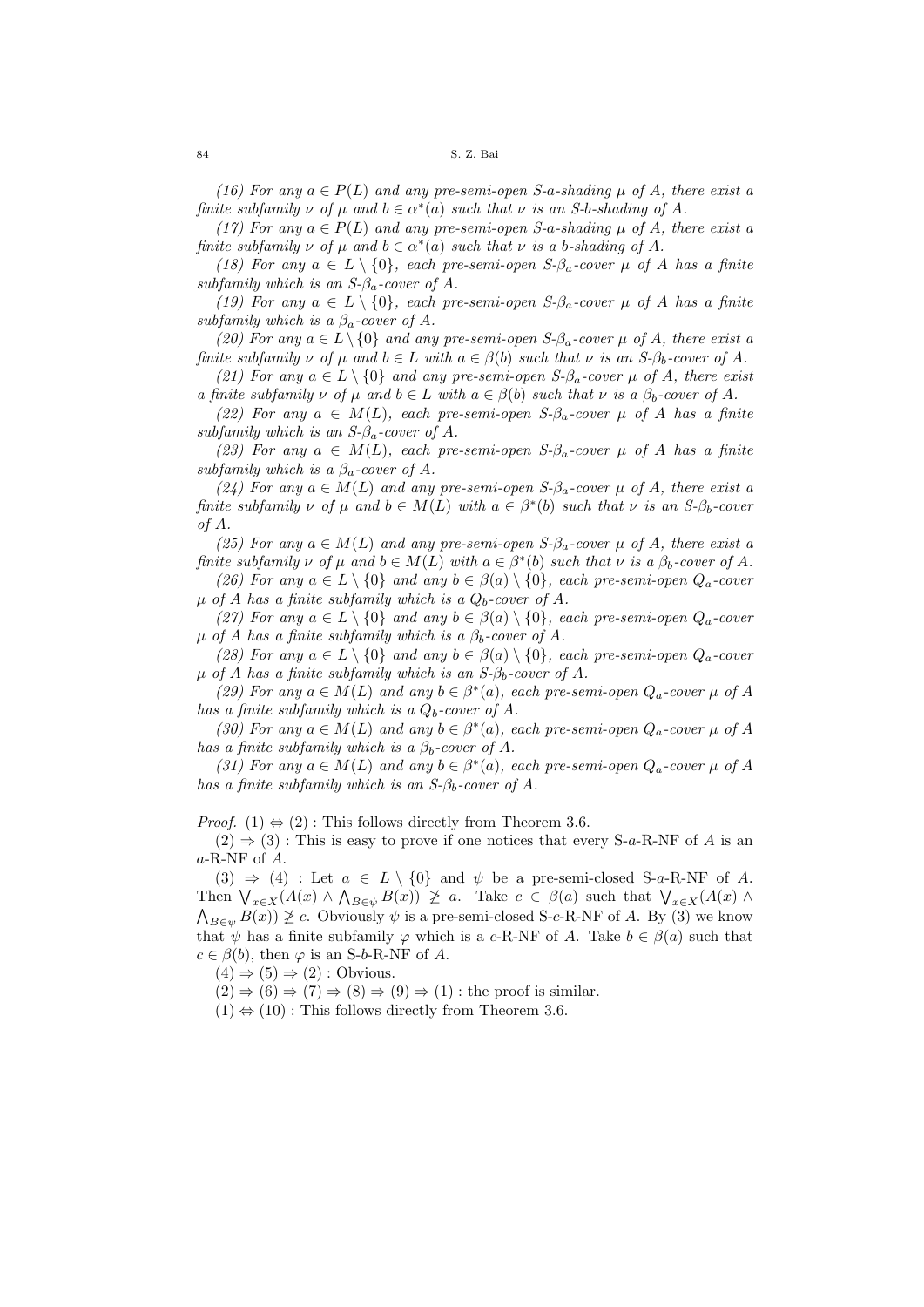$(10) \Rightarrow (11)$ : This is easy to prove if one notices that every S-a-shading of A is an a-shading of A.

(11)  $\Rightarrow$  (12) : Let  $a \in L \setminus \{1\}$  and  $\mu$  be a pre-semi-open S-a-shading of A. Then  $\bigwedge_{x\in X}(A'(x)\vee\bigvee_{B\in\mu}B(x))\nleq a$ . Take  $c\in\alpha(a)$  such that  $\bigwedge_{x\in X}(A'(x)\vee\bigvee_{B\in\mu}B(x))$  $\bigvee_{B \in \mu} B(x) \bigotimes c$ . Obviously  $\mu$  is a pre-semi-open S-c-shading of A. By (11) we know that  $\mu$  has a finite subfamily  $\nu$  which is a c-shading of A. Take  $b \in \alpha(a)$  such that  $c \in \alpha(b)$ , then  $\nu$  is an S-b-shading of A.

 $(12) \Rightarrow (13) \Rightarrow (10)$ : Obvious.

 $(10) \Rightarrow (14) \Rightarrow (15) \Rightarrow (16) \Rightarrow (17) \Rightarrow (10)$  : We can prove these in the similar way.

Similarly we can also prove the other results.

**Lemma 4.2.** Let  $(X, \omega_L(\tau))$  be generated topologically by  $(X, \tau)$ . If A is a presemi-open L-set in  $(X, \tau)$ , then  $\chi_A$  is a pre-semi-open set in  $(X, \omega_L(\tau))$ . If B is a pre-semi-open L-set in  $(X, \omega_L(\tau))$ , then,  $B_{(a)}$  is a pre-semi-open set in  $(X, \tau)$  for every  $a \in L$ .

*Proof.* This is easy to prove if one notices that  $\chi_{D} = (\chi_D)^{-1}$  and  $\chi_{D_o} = (\chi_D)_{o}$ and applies Lemma 5.4 in [9].

**Theorem 4.3.** Let  $(X, \tau)$  be a topological space and  $(X, \omega_L(\tau))$  be generated topologically by  $(X, \tau)$ . Then  $(X, \omega_L(\tau))$  is PS-compact iff  $(X, \tau)$  is PS-compact.

*Proof.* Necessity: Let  $\mu$  be a pre-semi-open cover of  $(X, \tau)$ . Then  $\{\chi_A | A \in \mu\}$  is a family of pre-semi-open L-sets in  $(X, \omega_L(\tau))$  with  $\bigwedge_{x \in X} (\bigvee_{A \in \mu} \chi_A(x)) = 1$ . From PS-compactness of  $(X, \omega_L(\tau))$ , we have that

 $1 = \Lambda$ x∈X  $($   $\vee$  $\bigvee_{A \in \mu} \chi_A(x)$ )  $\leq \bigvee_{\nu \in 2^{(n)}}$  $\bigvee_{\nu\in 2^{(\mu)}} \bigwedge_{x\in \mathbb{Z}}$ x∈X ( W  $\bigvee_{A\in\nu}\chi_A(x)).$ 

This implies that there exists  $\nu \in 2^{(\mu)}$  such that  $\bigwedge_{x \in X} (\bigvee_{A \in \nu} \chi_A(x)) = 1$ . Hence,  $\nu$  is a cover of  $(X, \tau)$ . Therefore  $(X, \tau)$  is PS-compact.

Sufficiency: Let  $\mu$  be a family of pre-semi-open L-sets in  $(X, \omega_L(\tau))$  and  $\bigwedge_{x\in X}(\bigvee_{B\in\mu}B(x))=a.$  If  $a=0$ , obviously we have that

 $\wedge$ x∈X  $($   $\vee$  $B \in \mu$  $B(x)$ )  $\leq$   $\forall$  $\bigvee_{\nu\in 2^{(\mu)}} \bigwedge_{x\in \mathbb{Z}}$ x∈X ( W B∈ν  $B(x)$ ).

Now we suppose that  $a \neq 0$ . In this case, for any  $b \in \beta(a) \setminus \{0\}$ , we have that  $b \in \beta(\Lambda)$ x∈X ( W  $B \in \mu$  $B(x))$ )  $\subseteq \bigcap$ x∈X  $\beta$ (V  $B \in \mu$  $B(x)) = \bigcap$ x∈X  $\cup$  $B \in \mu$  $\beta(B(x)).$ 

By Lemma 4.2, this implies that  ${B_{(b)}|B \in \mu}$  is a pre-semi-open cover of  $(X, \tau)$ and from the PS-compactness of  $(X, \tau)$ , we know that there exists  $\nu \in 2^{(\mu)}$  such that  $\{B_{(b)}|B \in \nu\}$  is a cover of  $(X, \tau)$ . Hence  $b \leq \bigwedge_{x \in X} (\bigvee_{B \in \nu} B(x))$ . Moreover, we have that

 $b \leq \Lambda$ x∈X ( W B∈ν  $B(x)$ )  $\leq$   $\forall$  $\bigvee_{\nu\in 2^{(\mu)}} \bigwedge_{x\in \mathbb{Z}}$ x∈X ( W B∈ν  $B(x)$ ). This implies that

 $\wedge$ x∈X  $($   $\vee$  $B \in \mu$  $B(x) = a = \bigvee \{b | b \in \beta(a)\} \leq \bigvee$  $\bigvee_{\nu\in 2^{(\mu)}} \bigwedge_{x\in \mathbb{Z}}$ x∈X ( W  $B \in \nu$  $B(x)$ ). Therefore,  $(X, \omega_L(\tau))$  is PS-compact.